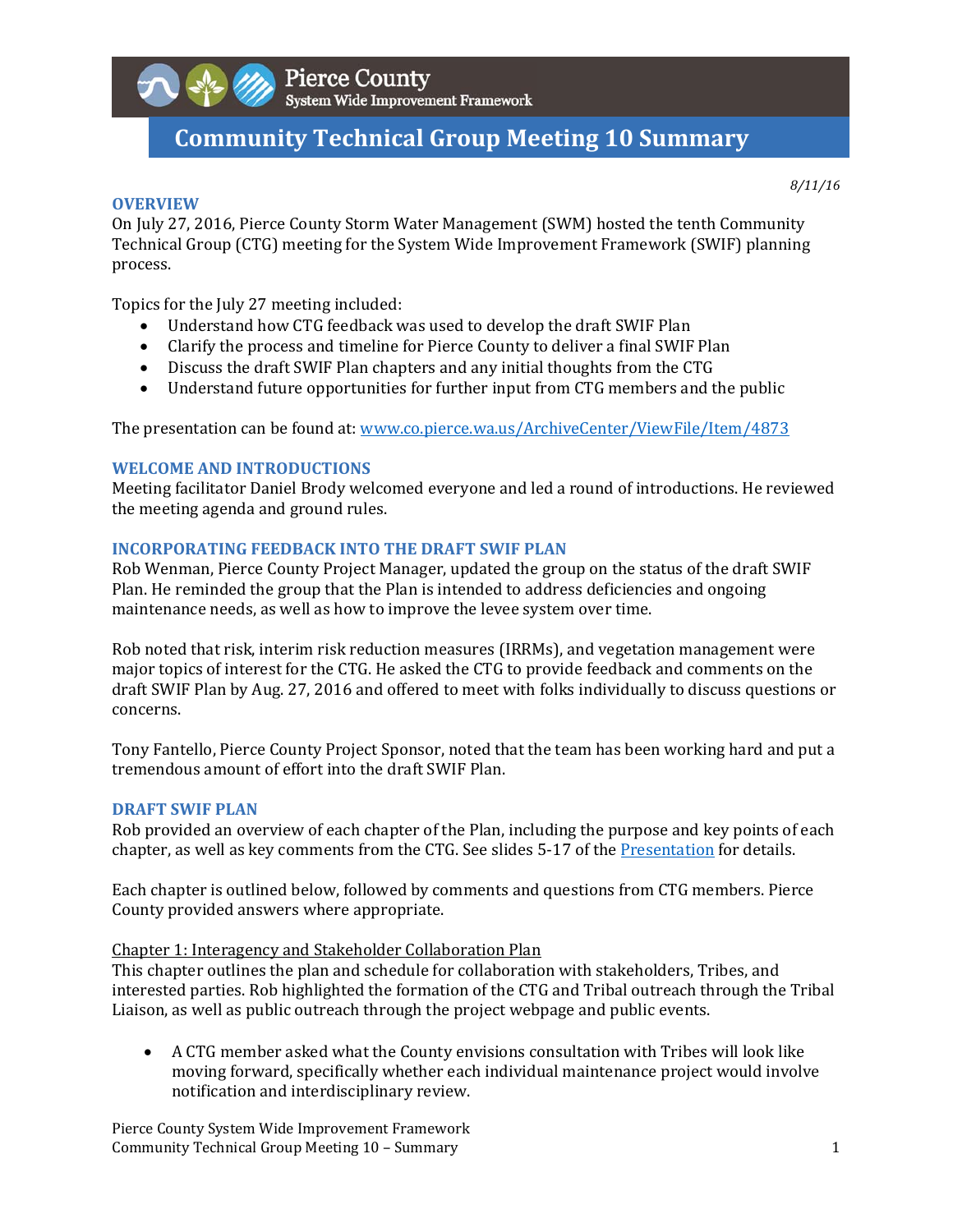- $\circ$  Rob said that the team hopes to meet with Tribal Councils to give a presentation about the SWIF. In regards to specific maintenance projects, Rob noted that notification and consultation would vary depending on whether the project requires permits.
- $\circ$  Tony noted that the County has met with the Muckleshoot and Puyallup Tribes outside of regular CTG meetings. Clint Hackney, Tribal Liaison, has also been working to connect the team with Tribal Councils.
- A CTG member asked whether Tribes would receive notification when there is a levee repair project, noting that Tribes may wish to weigh in on impacts to habitat and riparian functions.
	- o Tony indicated that the County is open to engaging with Tribes at any time.
	- $\circ$  Rob noted that the County has also attempted to engage the Nisqually Tribe in the SWIF process. The team has shared all information with Nisqually administrative staff and will continue to update the Nisqually Tribe moving forward.

# Chapter 2: Levee System Overview

This chapter identifies the levees covered by the SWIF Plan, including culverts and discharge pipes. The chapter also includes the US Army Corps of Engineers (USACE) 2010 and 2013 inspection comments. Todd Essman, Project Technical Lead, noted that the SWIF Plan is a living document that the team will continue to update as needed. Specifically, this chapter will be updated at least every two years following USACE and County inspections to identify deficiencies and damage.

# Chapter 3: SWIF Associated Agreements

This chapter documents agreements between Pierce County and other agencies or organizations related to implementation of levee maintenance. Rob noted that there are many agreements, but he highlighted the Settlement Agreement and the Vegetation Management Program with the Puyallup Tribe, as well as the County's agreements with Pierce County Parks related to levee trails. In some cases, other agencies are responsible for certain areas of maintenance. For example, the County is currently working on an agreement with the City of Orting related to outfall maintenance.

- Charles Ifft, USACE, asked whether USACE would coordinate with the County or the City of Orting if an outfall were damaged.
	- o J.C. Hungerford, City of Orting, noted that the City of Orting could repair any damaged outfalls.
	- $\circ$  Tony indicated that the agreement will include a protocol for addressing damage to outfalls and the levee structure.

# Chapter 4: Regional Considerations, Approaches & Tools

This chapter documents regional considerations, approaches, and tools to implement the SWIF Plan, including documentation of the current condition of the levees and surrounding environment. Rob noted that this chapter characterizes the levee system, focusing on the importance of habitat, risk associated with floods, and vegetation.

Rob highlighted that the team incorporated some of the CTG's comments about vegetation. Specifically, the Plan indicates that the County will seek to retain vegetation on the upland side of the levee on County-owned property. He encouraged those who were interested to pursue working with private property owners to retain vegetation through the Conservation District or some other mechanism.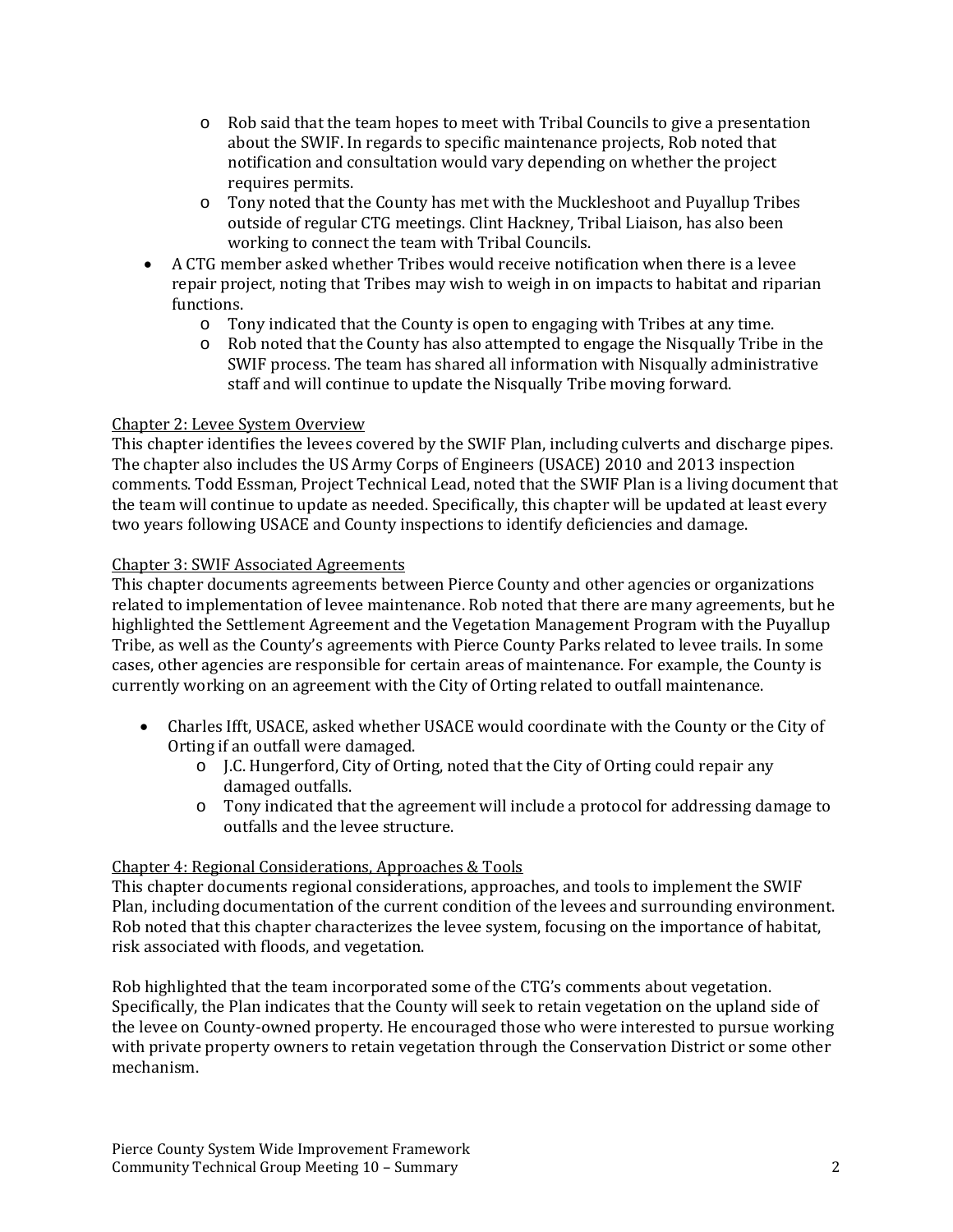- A CTG member noted that the Shoreline Management Act might be a useful tool for working with property owners to maintain vegetation on the upland side of the levees.
	- o Rob said that he was not aware of any specific restrictions in the Shoreline Management Act, but that he would follow up with the group.
	- $\circ$  Tony also noted that many of the areas behind the County's levees are within the floodplain, which makes them sensitive, and perhaps critical areas. Those areas may also be wetlands, which restricts what can and cannot be removed on private properties.
- A CTG member expressed interest in how the SWIF Plan will create uniformity in vegetation management throughout the system. The CTG member also noted that the County has done a good job acknowledging that a long-term riparian buffer is an important component of the levee system.
	- $\circ$  Rob noted that the team attempted to provide assurances regarding vegetation management, and that some of the details would be fleshed out once the County develops their standard operating procedures (SOPs).

# Chapter 5: Risk Assessment Report

This chapter describes interim maintenance standards to mitigate for "Unacceptable" inspection items, including documentation of the history of levee damage and a risk assessment for each levee. Todd described the levee scoring system for prioritizing levee maintenance and future capital projects. He noted that the scoring system incorporates USACE's levee safety action classification (LSAC) number as a multiplier. He explained the five categories used to determine a relative flood risk ranking and walked through scoring for the Nisqually Park levee as an example.

- A CTG member asked how the population for the perceived threat to public safety category was calculated.
	- $\circ$  Todd indicated that the team used population data from within the floodplain inundation area. The County looked at both nighttime and daytime population, and whichever number was higher was used.
- A CTG member requested that Todd include the equation for calculating the relative flood risk ranking as a footnote to the table in section 5.5.4.
	- $\circ$  Todd said that he would add the equation as a footnote.

Rob requested that the CTG members, particularly those from technical backgrounds, pay special attention to this chapter and provide comments.

# Chapter 6: Interim Risk Reduction Measures (IRRM) Plan

This chapter outlines an Interim Risk Reduction Measures (IRRM) Plan and a risk communication plan to offset risk until levee improvements are implemented or deficiencies are corrected. Sarah Motsenbocker, Pierce County Civil Engineer, highlighted the team's work with the Department of Emergency Management on non-structural measures, such as evacuation plans. Rob noted that the action plan includes development of SOPs related to coordination with the Department of Emergency Management. Tony clarified that IRRMs will be used until a levee goes from an "Unacceptable" to an "Acceptable" ranking.

- A CTG member asked whether the levee scoring from the risk assessment chapter is linked to IRRMs.
	- o Rob said the team has not evaluated how a levee's priority ranking will fold into long-term capital improvement projects, but that is included as an action item in the action plan.

Pierce County System Wide Improvement Framework Community Technical Group Meeting 10 – Summary **Server Community** Technical Group Meeting 10 – Summary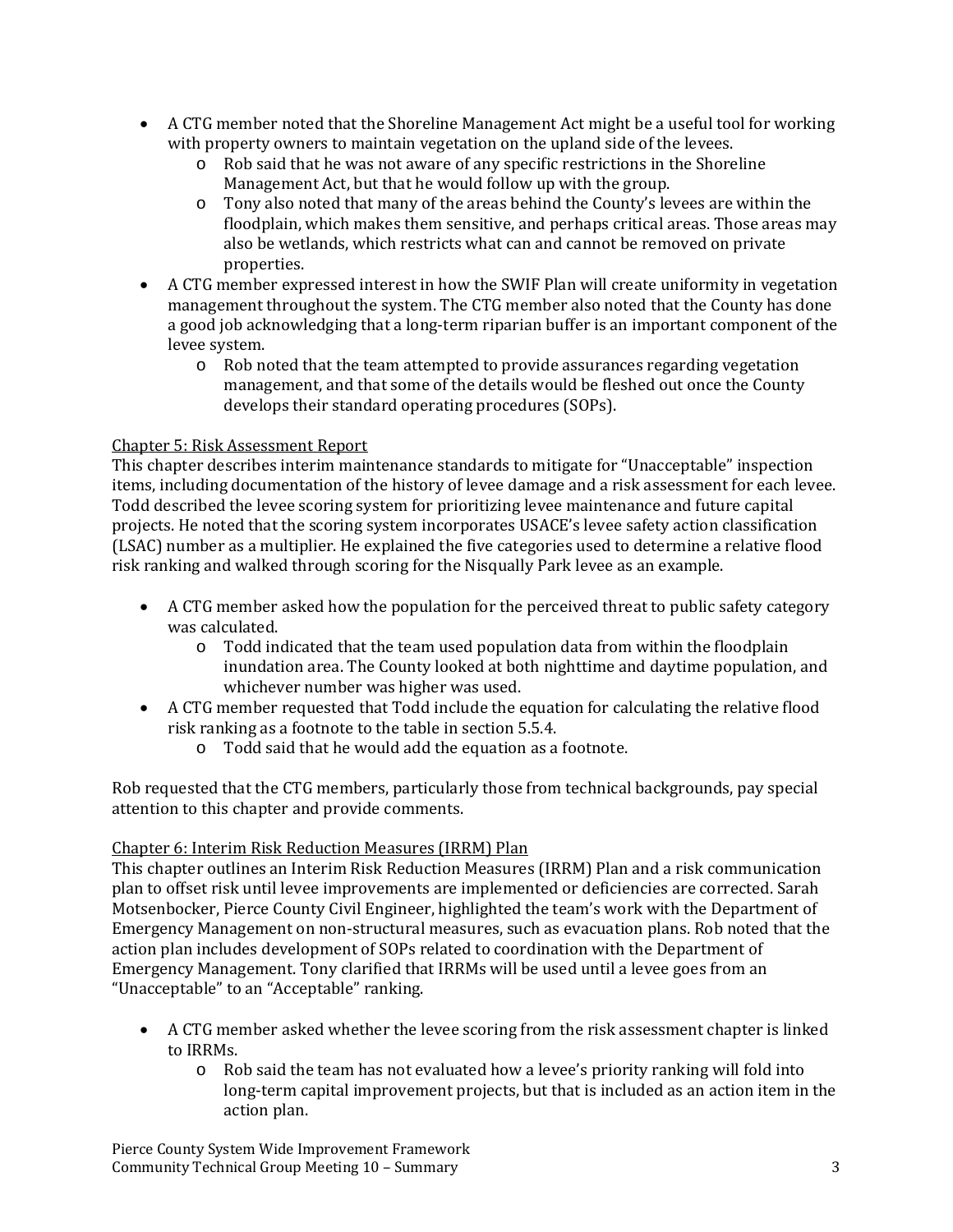# Chapter 7: Federal Emergency Management Agency (FEMA) Notification

This chapter outlines the process for notifying the Federal Emergency Management Agency (FEMA) of levees that have been deemed "Unacceptable" and the protocol for addressing those deficiencies in the SWIF Plan. The County does not have any FEMA accredited levees included in the SWIF.

## Chapter 8: System Wide Action Plan

This chapter describes proposed levee improvements and is the basis for implementing the SWIF Plan over time. Rob highlighted that the County is using a "worst first" approach and have identified near-term, mid-term, and long-term programmatic and monitoring actions. He also noted a key component of this chapter is funding for each of these actions.

Rob encouraged CTG members to review this chapter closely and provide comment.

## Chapter 9: Plan Implementation Schedule

This chapter identifies the schedule and milestones for implementing the Plan, including a template for sharing this information with USACE. The team has established milestones of when reports will be provided to USACE, typically following USACE and County inspections. Rob noted that the team will likely refine this chapter after receiving comments on the draft from USACE. Tony added that SWM will need to work with the Pierce County Council and the Flood Control Zone District to identify funding for SWIF actions.

- A CTG member asked what constitutes a milestone.
	- o Rob indicated that some milestones will directly address deficiencies, while others refer to developing action plan items (e.g., SOPs).
	- $\circ$  Todd reiterated that the SWIF Plan is intended to be a living document and can be updated over time. He noted that there will be updates following the release of the USACE General Investigation (GI) Study.
- A CTG member asked if the SWIF Plan would be going through the State Environmental Policy Act (SEPA) process.
	- o Rob explained that USACE will review the SWIF Plan and it does not require SEPA review. Individual maintenance projects will involve a permitting process, which may include SEPA and public notification.

### Chapter 10: Progress Reporting

This chapter identifies the plan for reporting progress to USACE. Rob indicated that the team would also be refining this chapter after receiving comments from USACE.

### **NEXT STEPS**

Rob reminded the group to provide feedback and comments on the draft SWIF Plan by Aug. 27, 2016 and reiterated his offer to meet with folks individually to discuss questions or concerns. The team will compile the comments, develop responses, and share those with USACE and the CTG. The team is working towards developing a final draft for approval by January 2017.

Tony explained that the County will be bringing the SWIF Plan in front of Pierce County Council with the hope of receiving comprehensive funding for the maintenance program. He also thanked the CTG for their time and work on the SWIF. Tony said that SWM would let the CTG know when they present to Council, so that CTG members could attend.